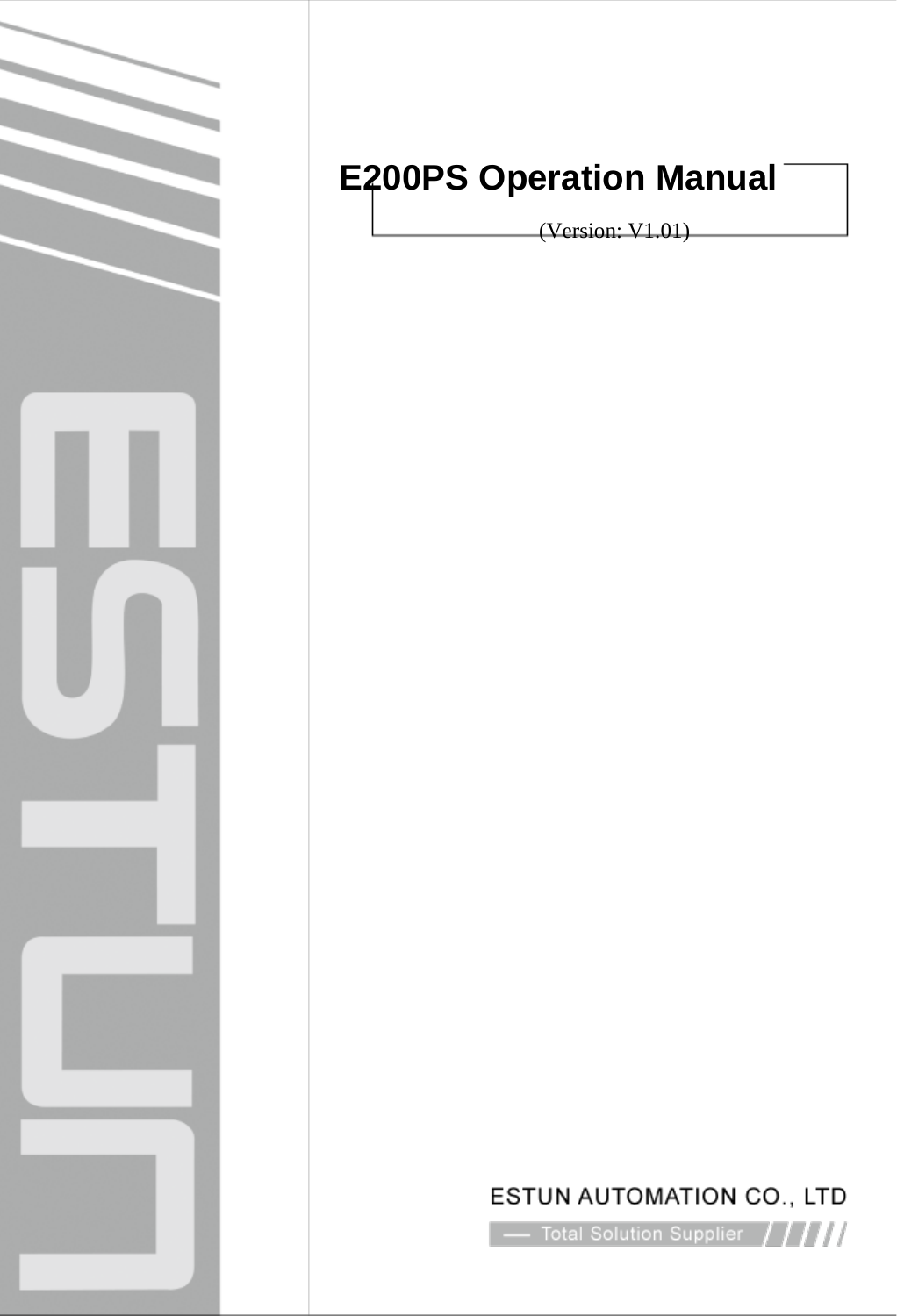## **Contents**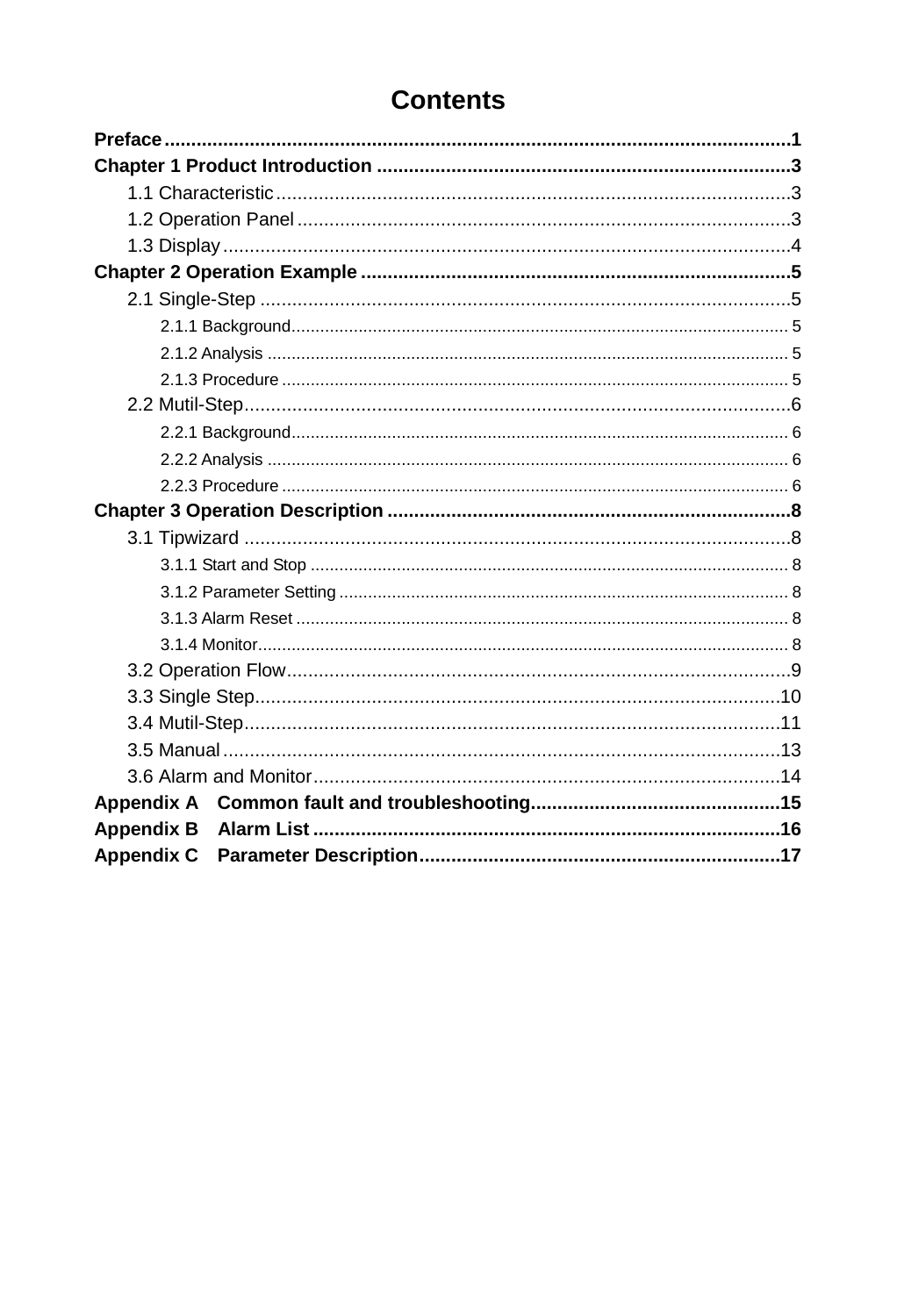

## **Preface**

#### <span id="page-2-0"></span>**Synopsis**

This document guides the operator how to operate the E200PS shear numerical control device.

- **Chapter 1** describes panel and page.
- **Chapter 2** describes the example operation of the Single-Step and Mutil-Step.
- **Chapter 3** describes the operation guide of the pages.

#### **Intended Audience**

This document is intended for the **authorized and properly trained** persons:

- Device manufacturer: In the device production process, the people who diagnose the device have the highest managing privileges.
- System integrators: usually refers to the technical personnel of machine tool manufacturers, who can configure the machine parameters to commissioning the system.
- Operator: use the machine to do the programming work, set the programming constant parameters.

#### **Attention**

- Copy right is preserved by ESTUN. It is not allowed to add or delete part or all of the manual content without ESTUN's consent. Do not use part or all of manual content for the third party's design.
- E200PS device provides complete software control and has no mechanical protection device for operator or the tool machine. Therefore, in case of malfunction, machine tool must provide protection device for operator and external part of the machine tool. ESTUN is not responsible for any direct or indirect losses caused by any operation of the device.
- ESTUN preserves the right to modifying this manual in the event of function adding or print error.
- E200PS device has the safety-door protection function, but only works on the **CUT** stage, it is unavailable on others stage.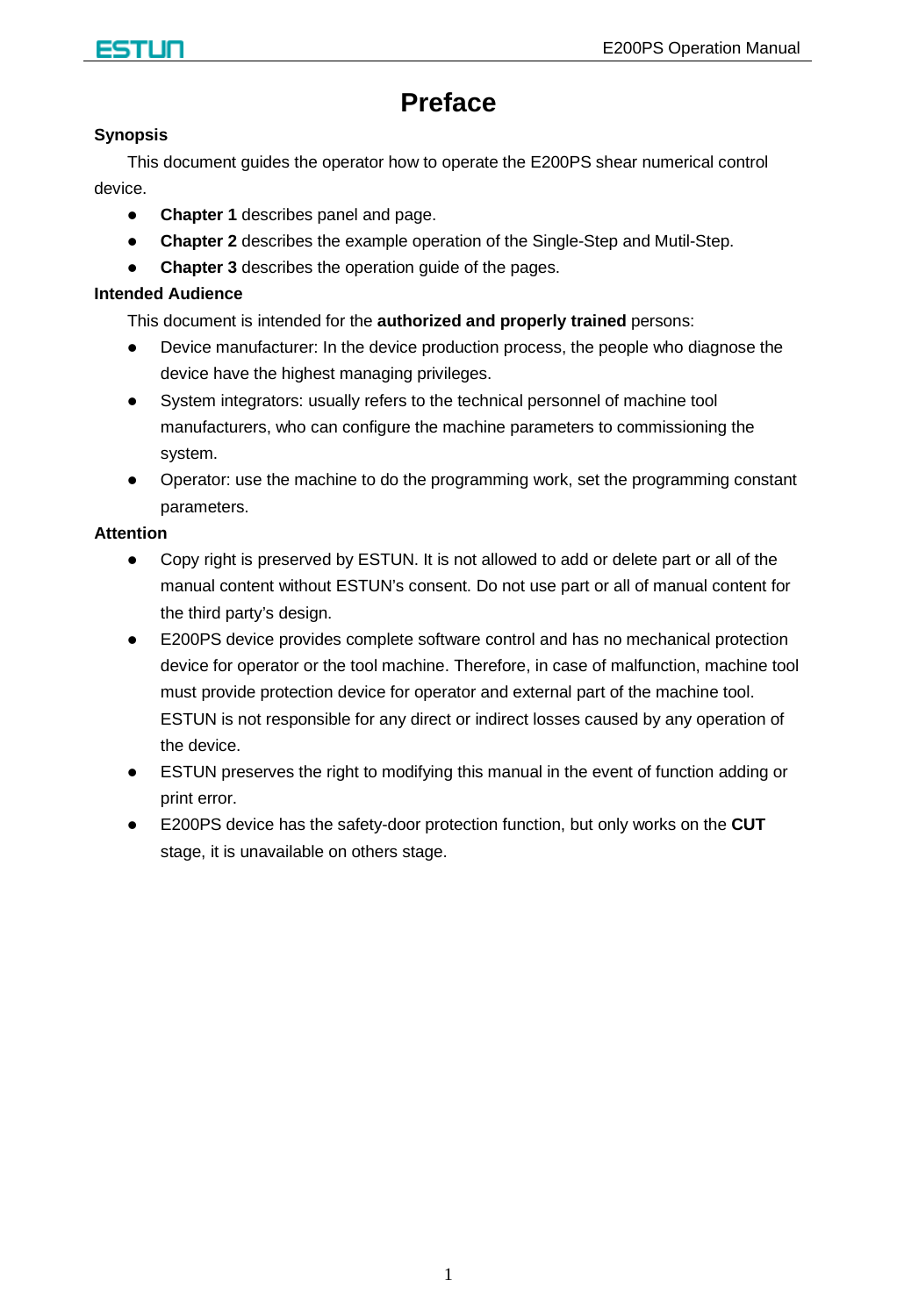

#### **Caution Sign**

The following symbols with an adjoining safety advice or notice are used in this document. You have to read the safety advices carefully and adhere them strictly!

**WARNING** 

Risk of injury!

If you **do not** adhere the safety advise adjoining this symbol, there is

danger to life and health of individuals!

## $\triangle$  CAUTION

Hazard to individuals!

If you **do not** adhere the safety advice adjoining this symbol, there is

obvious hazard to individuals!

## $\mathbf{\hat{i}}$  note

Note or pointer.

This symbol indicates information that contributes to better understanding.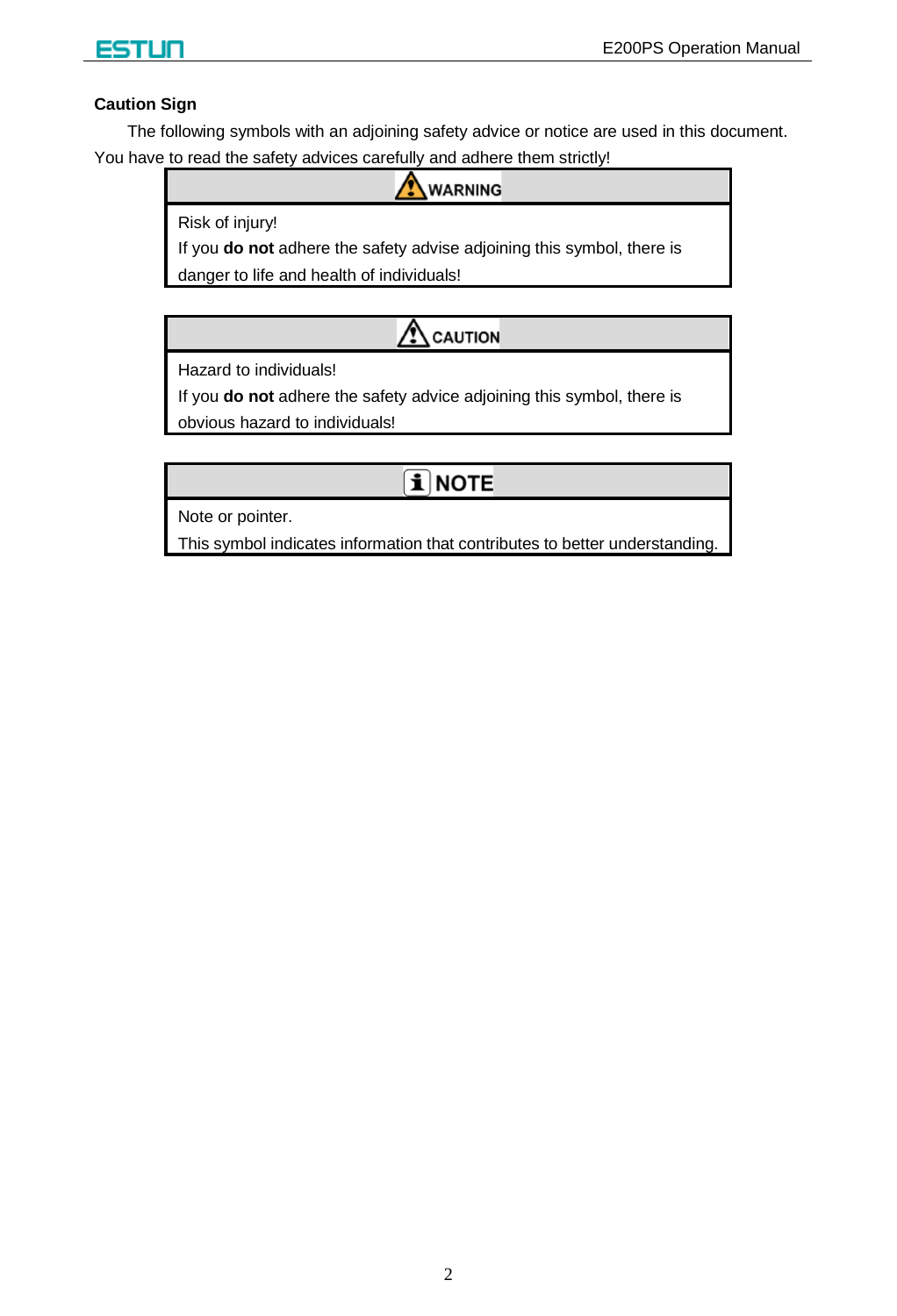## **Chapter 1 Product Introduction**

### <span id="page-4-1"></span><span id="page-4-0"></span>**1.1 Characteristic**

E200PS CNC device is a very suitable for torsional axis shearing machine, providing solutions for most of the wiggle or gate machine both complete and economy, with high performance, flexible configuration, compact structure, easy to use, high reliability characteristic:

- Servo control, can realize the backgauge and high accuracy of control block.
- The gap (G-axis) is controllable.
- Unilateral and bilateral location, to improve the positioning precision and reduce screw clearance.
- The action **CUT** and **EOS** is controllable.
- Pneumatic feeding causes to convey the material to be nimble.
- Backgauge can automatic homing.
- Backgauge can be adjusted through the manual keys.
- The pages of **SYSTEM PARAMETER** and **DIAGNOSIS** are hidden, requires a specific password can enter into.

### <span id="page-4-2"></span>**1.2 Operation Panel**

E200PS Operation panel is as shown in [Figure 1-1.](#page-4-3)



**Figure 1-1** Operation panel

<span id="page-4-3"></span>Functions of panel keys are described in [Table 1-1.](#page-4-4)

**Table 1-1** Description of key functions

<span id="page-4-4"></span>

| Kev | <b>Function Description</b>                                                                                                         |
|-----|-------------------------------------------------------------------------------------------------------------------------------------|
|     | Delete key: delete all data in input area on left bottom of displayer.                                                              |
|     | Enter key: confirm the input content. If no content is input, the key has the similar<br>function to direction key $\blacksquare$ . |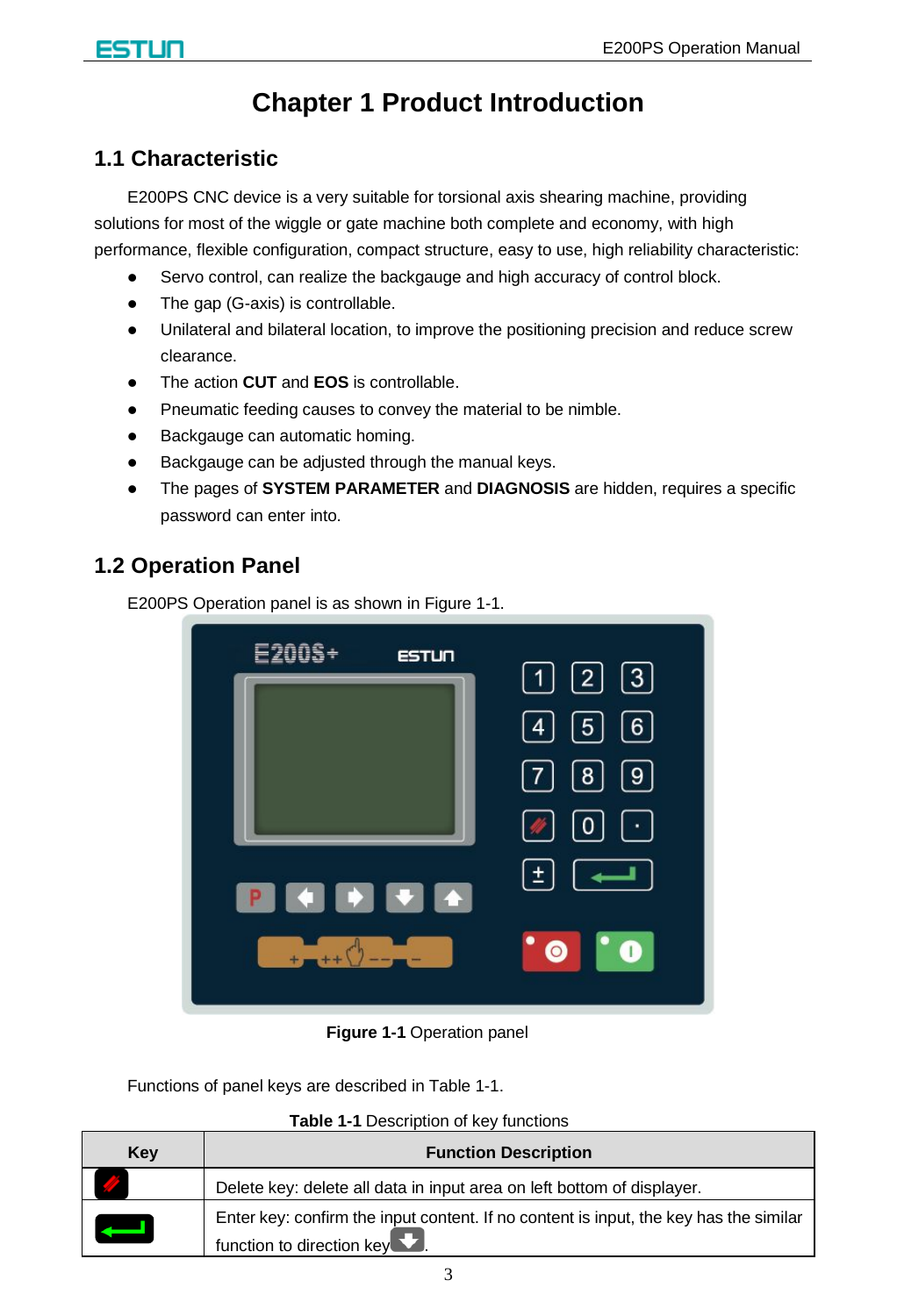

| Key       | <b>Function Description</b>                                                             |  |  |  |  |
|-----------|-----------------------------------------------------------------------------------------|--|--|--|--|
| Œ         | Start key: automatic start-up, top left corner of the key is operation indicator        |  |  |  |  |
|           | LED. When operation is started, this indicator LED is on.                               |  |  |  |  |
| $\bullet$ | Stop key: stop operation, top left corner of the key is Stop indicator LED. When        |  |  |  |  |
|           | initialize normal start-up and no operation, this indicator LED is on.                  |  |  |  |  |
|           | Left direction key: page forward, cursor remove                                         |  |  |  |  |
|           | Right direction key: page backward, cursor remove                                       |  |  |  |  |
|           | Up direction key: select parameter upward                                               |  |  |  |  |
|           | Down direction key: select parameter downward                                           |  |  |  |  |
| D         | Function switch: switch over different function pages                                   |  |  |  |  |
| 土         | Symbolic key: user input symbol, or start diagnosis.                                    |  |  |  |  |
| 9         | Numeric key: when setting parameter, input value.                                       |  |  |  |  |
|           | Decimal point key: when set up parameter, input decimal point.                          |  |  |  |  |
|           | Manual movement key: in case of manual adjustment, make adjustment object               |  |  |  |  |
|           | move in forward direction at low speed.                                                 |  |  |  |  |
|           | Manual movement key: in case of manual adjustment, make adjustment object               |  |  |  |  |
|           | move in backward direction at low speed.                                                |  |  |  |  |
|           | High speed selection key: in case of manual adjustment, press this key and              |  |  |  |  |
|           | <sup>t</sup> simultaneously, make adjustment object move in increasing<br>press         |  |  |  |  |
|           | direction at high speed, then press <b>and produce</b> , make adjustment object move in |  |  |  |  |
|           | decreasing direction at high speed.                                                     |  |  |  |  |

### <span id="page-5-0"></span>**1.3 Display**

|                                   |        |                   | <b>SINGLE</b> |         | Page name                 |
|-----------------------------------|--------|-------------------|---------------|---------|---------------------------|
| <b>Current</b><br><b>Position</b> | -X=    | $100.50$ G =      |               | 120.05  |                           |
|                                   | $XP =$ | 120.00            | $GP =$        | 3.00    |                           |
|                                   | $DX =$ | 20.00             | $CL =$        | 80      | Parameter<br>editing area |
|                                   | $PP =$ | 150               | $CP =$        | 100     |                           |
|                                   |        |                   |               |         |                           |
| Interpretation<br>and Unit        |        | DestPos Of Axis X |               | Unit:mm |                           |

#### **Figure 1-2** Display area

- Page name: here shows the name of the current page.
- Current Position: here shows the relative position of the X-axis and G-axis.
- Parameter editing area: here shows the editable parameters.
- Interpretation and Unit: here shows interpretation and unit of parameters the cursor on.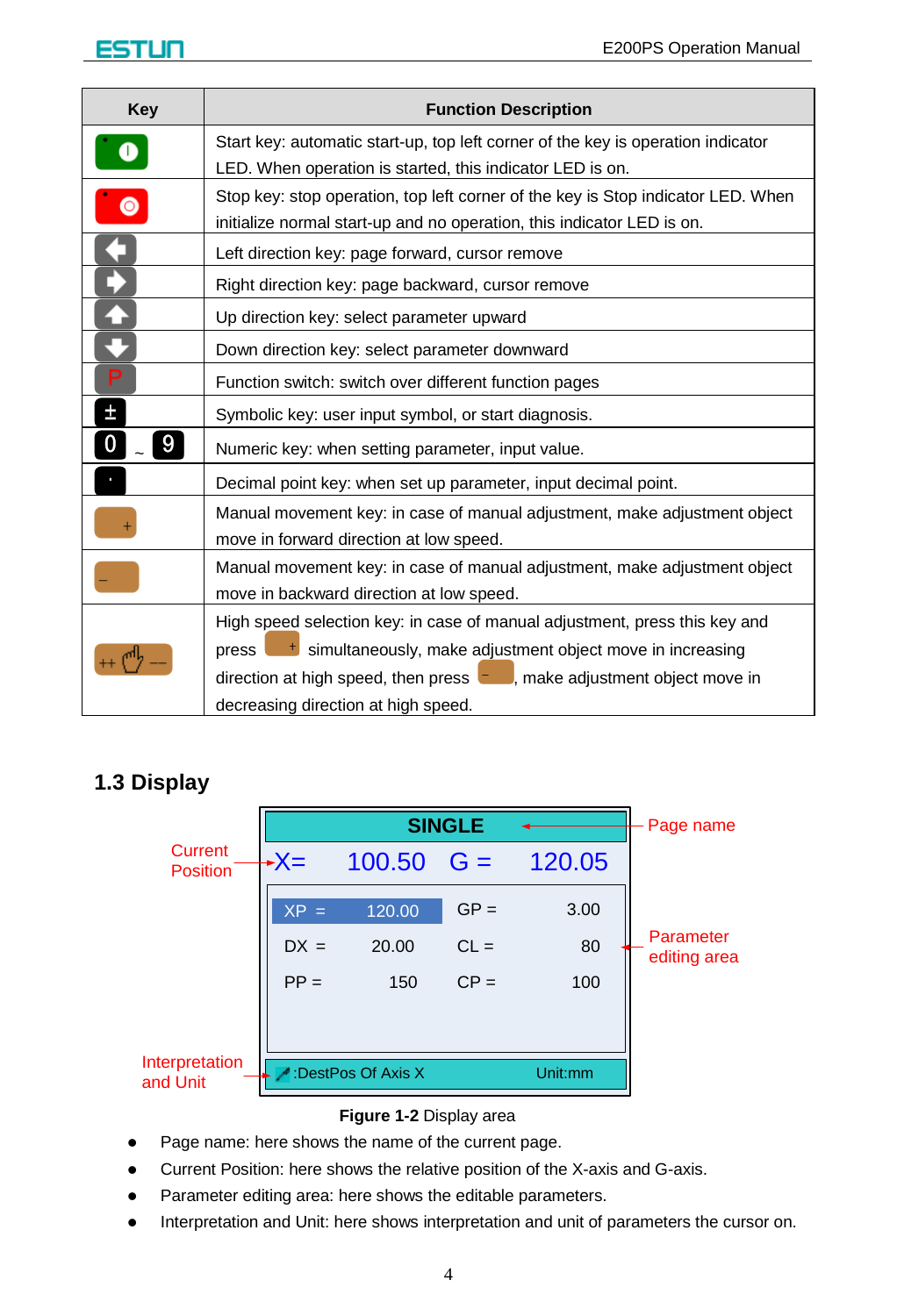## **Chapter 2 Operation Example**

### <span id="page-6-1"></span><span id="page-6-0"></span>**2.1 Single-Step**

#### <span id="page-6-2"></span>**2.1.1 Background**

Now, There is1 block of metal material, needs to be processed into workpieces with same length, the require as following:

- Length of each workpiece is 100.00mm
- Gap is 1.00mm
- Distance of retracting is 5.00mm
- Time for the backgauge retract waiting is 2.00s
- Workpiece is 10.

#### <span id="page-6-3"></span>**2.1.2 Analysis**

| <b>Parameter</b> | <b>Setting</b>                            |
|------------------|-------------------------------------------|
| XP               | 100.00mm                                  |
| GP               | 1.00mm                                    |
| <b>DX</b>        | 5.00mm                                    |
| СL               | 80                                        |
| PP               | 10                                        |
| <b>Others</b>    | According to the actual situation to set. |

#### <span id="page-6-4"></span>**2.1.3 Procedure**

- **Step 1** When the E200PS device is electrified, wait a few seconds into the **SINGLE** page (Default page).
- **Step 2** According to the analysis, press the arrow keys and number keys to modify the corresponding parameters, as shown in [Figure 2-1.](#page-6-5)

| <b>SINGLE</b>                   |                   |        |      |  |  |
|---------------------------------|-------------------|--------|------|--|--|
| $X =$                           | $10.00 \quad G =$ |        | 2.00 |  |  |
| $XP =$                          | 100.00            | $GP =$ | 1.00 |  |  |
| $DX =$                          | 5.00              | $CL =$ | 80   |  |  |
| $PP =$                          | 10                | $CP =$ | 10   |  |  |
|                                 |                   |        |      |  |  |
| Unit:mm<br>- :DestPos Of Axis X |                   |        |      |  |  |

**Figure 2-1** Single-Step example configuration

<span id="page-6-5"></span>**Step 3** Press **to** to run the device, the device will enter the running page.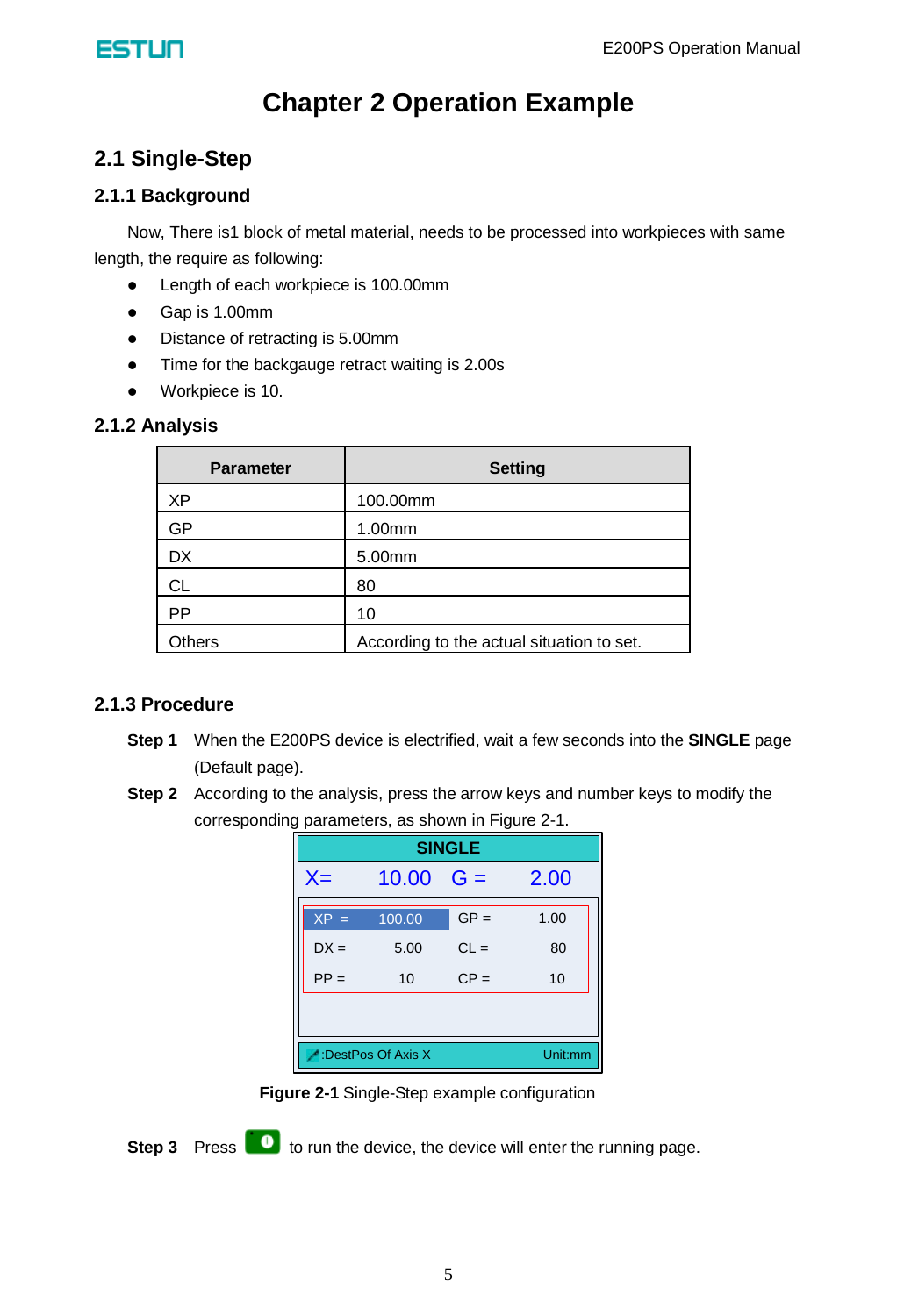### **2.2 Mutil-Step**

#### <span id="page-7-1"></span><span id="page-7-0"></span>**2.2.1 Background**

Now, There are 5 metal materials, need to be processed into three workpieces with different length, the require as following:

- The first sheet: Length is 100.00mm, Gap is 1.00mm, Distance of retracting is 5.00mm.
- The second sheet: Length is 300.00mm, Gap is 1.00mm, Distance of retracting is 5.00mm.
- The third sheet: Length is 600.00mm, Gap 1.00mm, Distance of retracting is 5.00mm.

#### <span id="page-7-2"></span>**2.2.2 Analysis**

This operation will edit and save in the 2program, set the following parameters on the **PROGRAM** page.

| Page           | <b>Parameter</b>    | <b>Setting</b> |
|----------------|---------------------|----------------|
|                | <b>ST</b>           | 3              |
| <b>PROGRAM</b> | PP                  | 5              |
|                | ХP                  | 100.00mm       |
|                | GP                  | 1.00mm         |
| 1/3ST          | <b>DX</b>           | 5.00mm         |
|                | <b>Repeat Times</b> | 1              |
|                | ХP                  | 300.00mm       |
|                | GP                  | 1.00mm         |
| 2/3ST          | <b>DX</b>           | 5.00mm         |
|                | <b>Repeat Times</b> | 1              |
|                | XP                  | 600.00mm       |
|                | GP                  | 1.00mm         |
| 3/3ST          | <b>DX</b>           | 5.00mm         |
|                | <b>Repeat Times</b> | 1              |

#### <span id="page-7-3"></span>**2.2.3 Procedure**

- **Step 1** When the E200PS device is electrified, wait a few seconds into the **SINGLE** page (Default page).
- **Step 2** Press **P** to enter **PROGRAMS** page.
- **Step 3** Press 2 or arrow key to select 2program, and then press **that** to enter the **NO.2 PROGRAM** page.
- **Step 4** According to the analysis, press the arrow keys and number keys to modify the corresponding parameters, as shown in [Figure 2-2.](#page-8-0)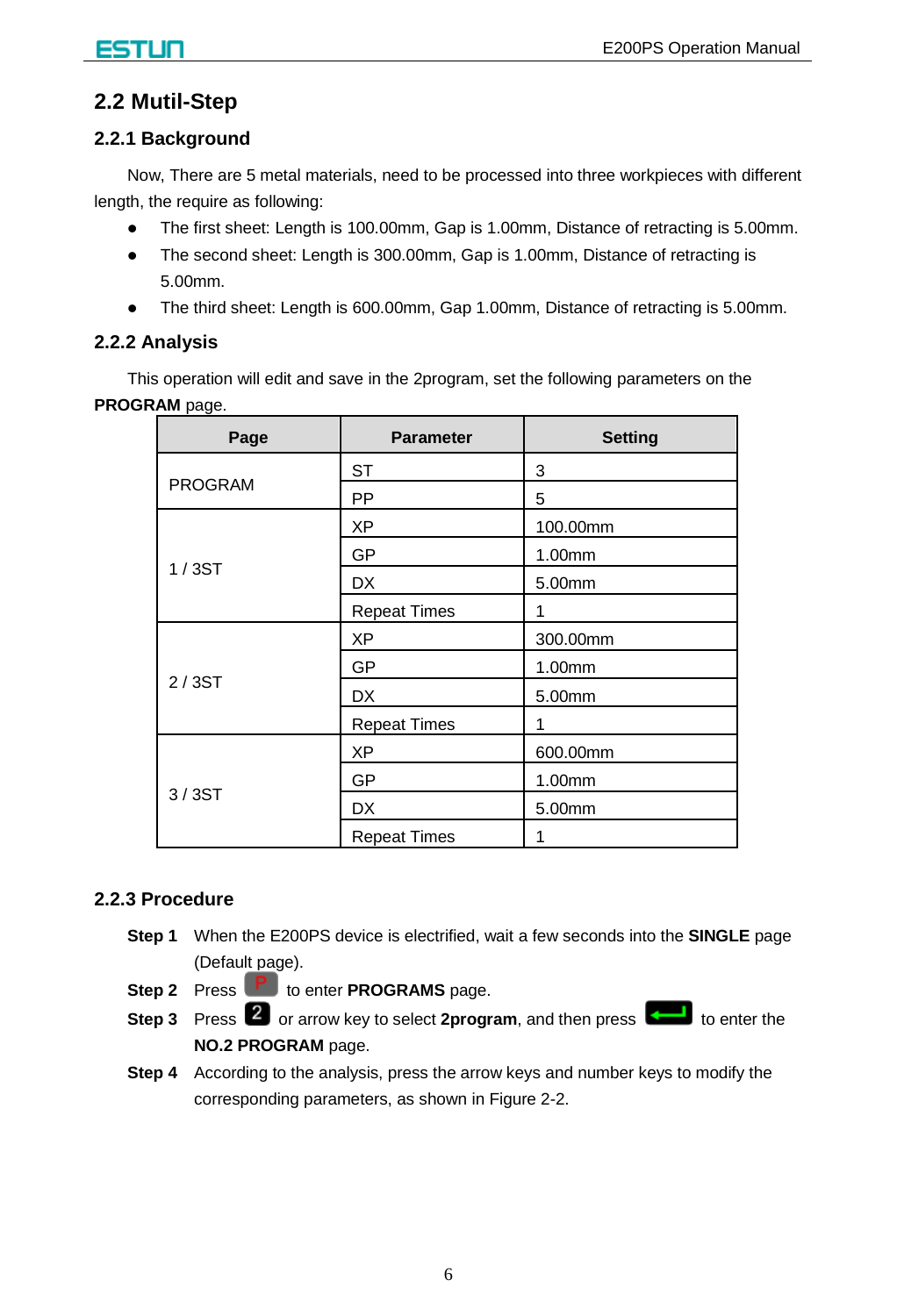| <b>NO.2</b>  | <b>PROGRAM</b>            |
|--------------|---------------------------|
| $X =$        | $10.00 \text{ G} = 10.00$ |
| ST:          | 3 STEP                    |
| PP:          | 5 PIECE                   |
| CP:          | 5 PIECE                   |
|              |                           |
|              |                           |
| ":Total Step |                           |

**Figure 2-2** Mutil-Step example configuration

<span id="page-8-2"></span><span id="page-8-0"></span>**Step 5** Press **to** enter **1/3ST** page, and modify the parameters according to Step4, the result of modifying is as shown in [Figure 2-3.](#page-8-1)

| PROGRAM2    |                      |        | 1/3ST        |  |  |
|-------------|----------------------|--------|--------------|--|--|
| $X =$       | $10.00 \text{ G} =$  |        | 1.00         |  |  |
| XP:         |                      | 100.00 | mm           |  |  |
| GP:         |                      | 1.00   | mm           |  |  |
| DX:         |                      | 5.00   | mm           |  |  |
| Cut Length: |                      | 80     | $\%$         |  |  |
|             | <b>Repeat Times:</b> |        | <b>TIMES</b> |  |  |
|             |                      |        |              |  |  |
|             | DestPos Of Axis X    |        |              |  |  |

**Figure 2-3** Step configuration

<span id="page-8-1"></span>**Step 6** According to **[Step 5](#page-8-2)**, modify the parameters on the 2/3ST and 3/3ST pages.

**Step 7** Press **P** back to **PROGRAM** page.

**Step 8** Press **to** to run the device, the device will enter the running page.

**----End**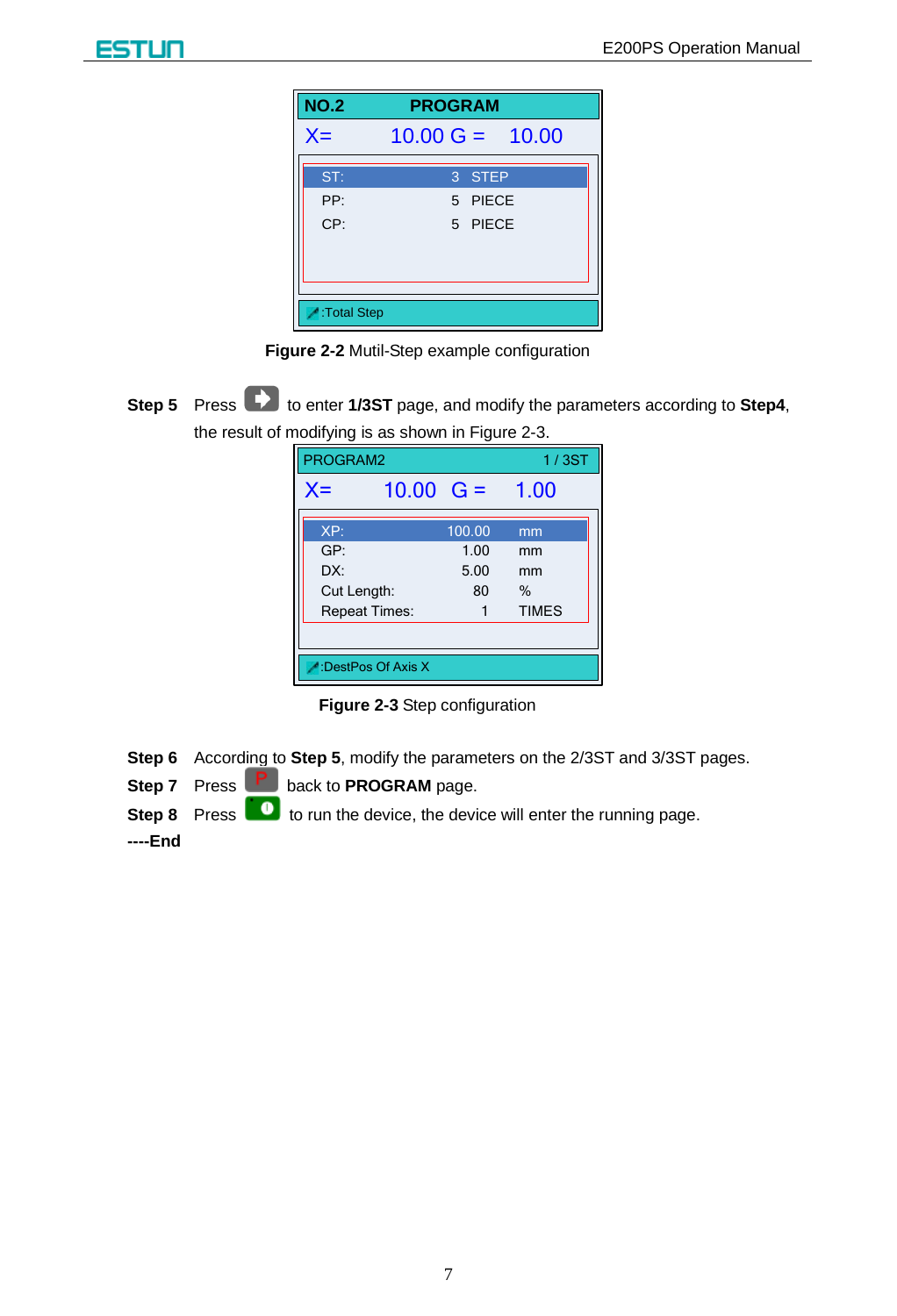## **Chapter 3 Operation Description**

### <span id="page-9-1"></span><span id="page-9-0"></span>**3.1 Tipwizard**

#### <span id="page-9-2"></span>**3.1.1 Start and Stop**

- After finishing the programming, press  $\Box$  to run the device.
- The device starts, the green indicator light.
- Only on the **SINGLE** page, **PROAGRAM** page or **STEP** page, the machine can run after pressing  $\bullet$ . In other pages, press  $\bullet$  to run is invalid.
- When there is any alarm, the machine cannot start until the alarm is clear, the machine can start again.
- Press  $\Box$  to stop the machine immediately, at the same time, the page on the device backs to the previous programming page.
- The device does not start, the red indicator light.

#### <span id="page-9-3"></span>**3.1.2 Parameter Setting**

- $\bullet$  When editing the parameter, press  $\bigodot$   $\bigodot$   $\bigodot$  to select the parameter you want to modify, input the value and press  $\left[\begin{matrix} 1 & 1 \\ 1 & 1 \end{matrix}\right]$  to finish.
- When editing the parameter, please accord to the tip on the page to edit. If the value out of range, the page will display **Out of range**, please input a correct value again.

#### <span id="page-9-4"></span>**3.1.3 Alarm Reset**

- When there is any alarm, the machine stops immediately. If you want to recover the machine's operation, you need to clear the alarm.
- On the **CONST** page, press **that** to enter the **ALARM RECORD** page, the most of top is the recent alarm information. Please according to the information on the page to processing the problem, and then press  $\Box$  and to clear the alarm, finally you can run the device.

#### <span id="page-9-5"></span>**3.1.4 Monitor**

- On the **CONST** page, press **to enter IO MONITOR** page.
- ON the **IO MONITOR** page, press **the set of the HONITOR** page.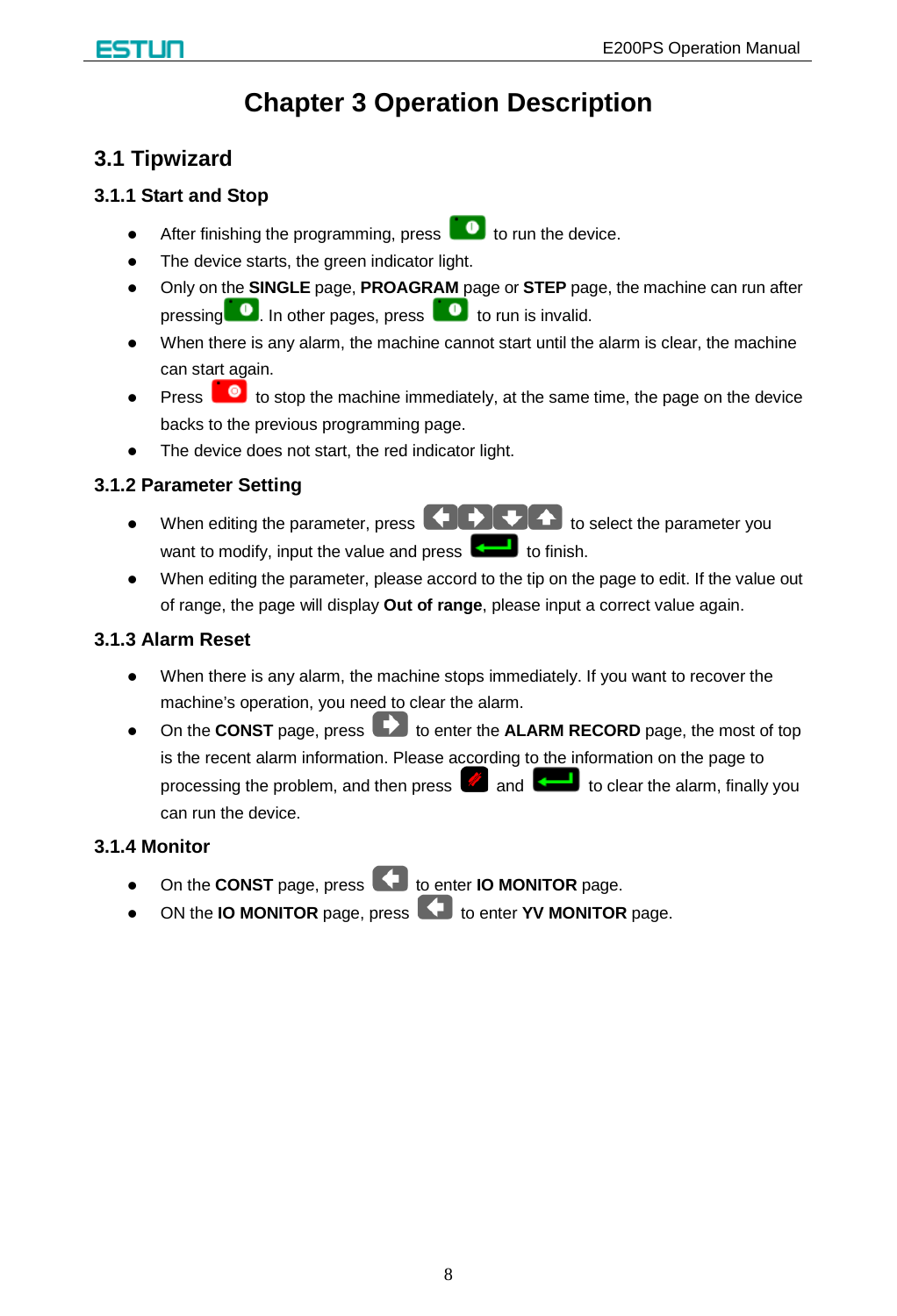### <span id="page-10-0"></span>**3.2 Operation Flow**

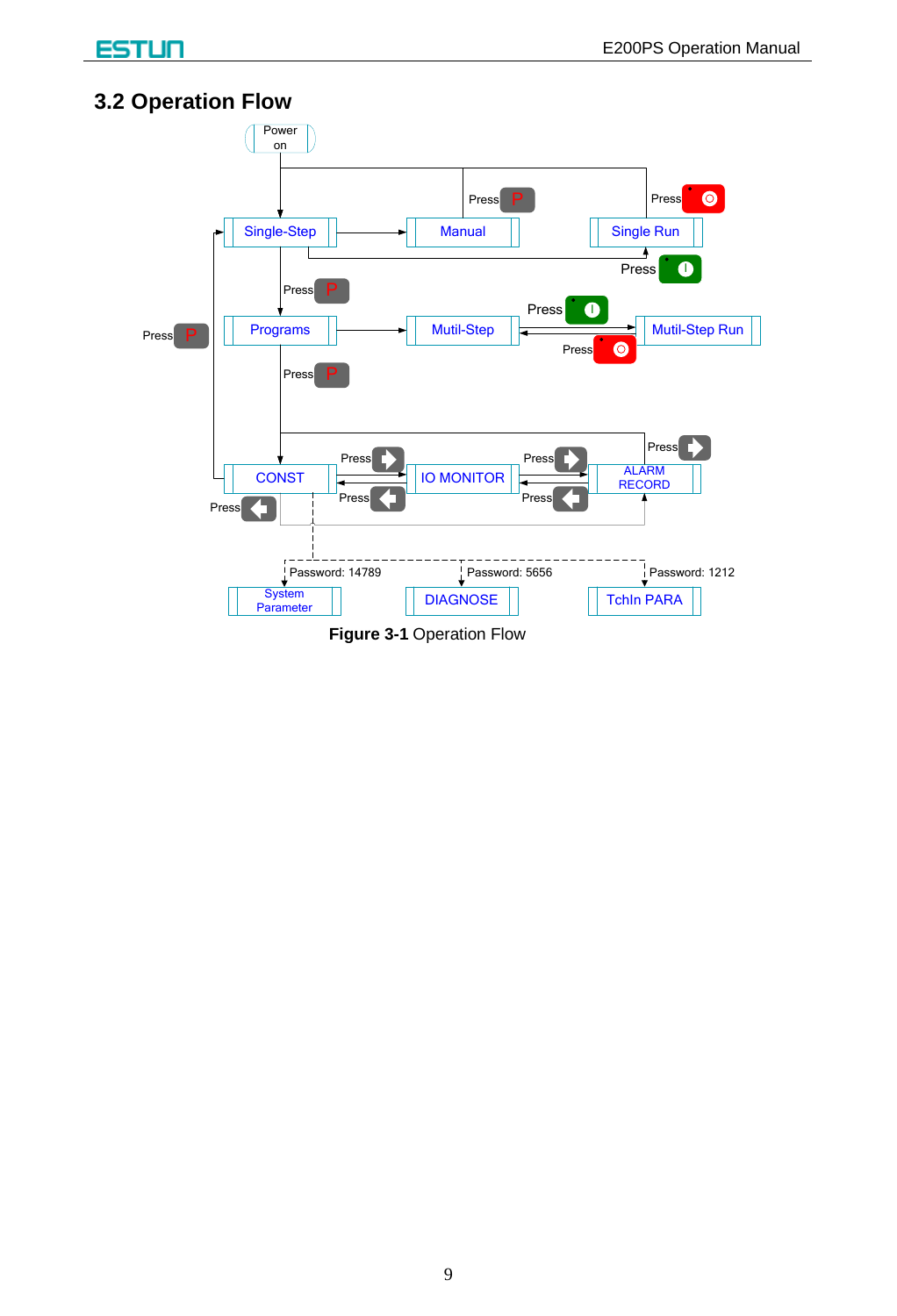### <span id="page-11-0"></span>**3.3 Single Step**

**i** NOTE

In the actual processing, operator user pedal switch to control the shearing process. Because of the **SINGLE** page has simple and direct parameter, it more suitable for the shearing operation just only one-step.

When the E200PS device is electrified, wait a few seconds into the **SINGLE** page (Default page), as shown in [Figure 3-2.](#page-11-1)

**[Operation guide]**:

- $\bullet$  Press  $\Box$   $\Box$   $\Box$  to select the parameter you want to modify, input the value and press  $\left\lfloor \frac{1}{n} \right\rfloor$  to finish the operation.
- After finishing the editing, press  $\Box$  to run the device, the page on the device enters to **RUN** page.
- Press **to** to stop the machine. the page on the device enters to **SINGLE** page.

| <b>SINGLE</b>                  |                         |        |          |  |  |
|--------------------------------|-------------------------|--------|----------|--|--|
| $X =$                          | $100.50 \quad G = 1.05$ |        |          |  |  |
| $XP =$                         | 55.00                   | $GP =$ | 0.00     |  |  |
| $DX =$                         | 0.00                    | $CL =$ | 80       |  |  |
| $PP =$                         | $\Omega$                | $CP =$ | $\Omega$ |  |  |
|                                |                         |        |          |  |  |
| Unit:mm<br>- DestPos Of Axis X |                         |        |          |  |  |

**Figure 3-2** The **SINGLE** page

<span id="page-11-1"></span>The description of the **SINGLE** parameters is as shown in [Table](#page-11-2) 3-1.

<span id="page-11-2"></span>

| <b>Parameter</b> | <b>Default</b> | Range              | <b>Unit</b> | <b>Description</b>                                                                                 |
|------------------|----------------|--------------------|-------------|----------------------------------------------------------------------------------------------------|
| ХP               | 0.00           | -9999.999~9999.999 | mm/inch     | Program position of X axle.                                                                        |
| GP               | 0.00           | $0 - 99.99$        | mm/inch     | Program position of Y axle.                                                                        |
| <b>DX</b>        | 0.00           | 0~9999.999         | mm/inch     | Retract distance of X axle.                                                                        |
| CL               | $\Omega$       | $0 - 100$          | $\%$        | Actual time of the cut length $=$<br>Max time of the cut length $\times$<br>СL                     |
| <b>PP</b>        | $\Omega$       | $0 - 9999$         |             | The number of processing<br>workpiece in this program.                                             |
| <b>CP</b>        | $\Omega$       | $0 - 9999$         |             | $PP=0$ : this value is the<br>current work piece.<br>PP>0: this value is the<br>remain work piece. |

|  |  | Table 3-1 The description of the SINGLE parameters |
|--|--|----------------------------------------------------|
|  |  |                                                    |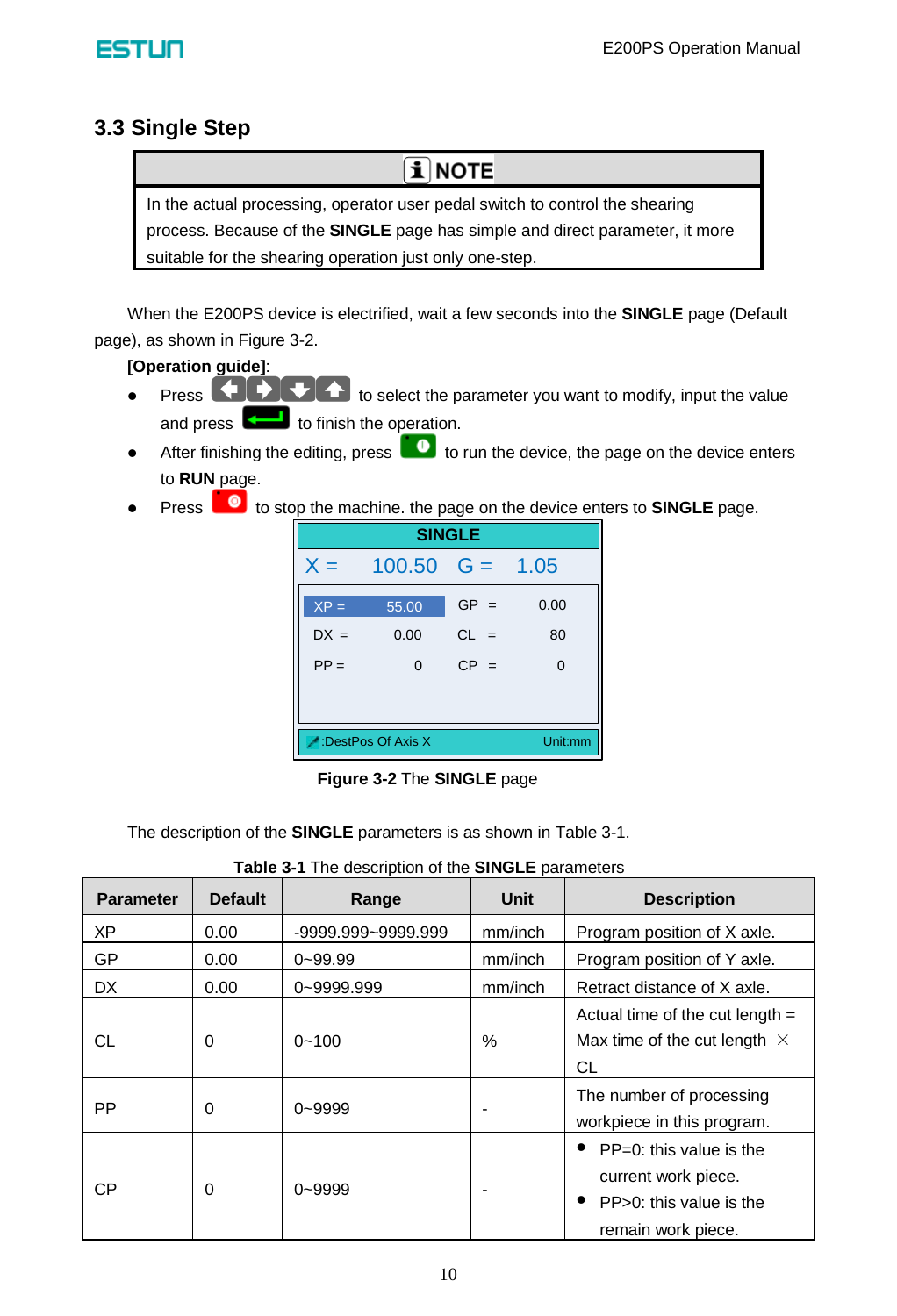#### <span id="page-12-0"></span>**3.4 Mutil-Step**



**Step 1** When the E200PS device is electrified, wait a few seconds into the **SINGLE** page (Default page).

**Step 2** Press **P** to enter the **PROGRAMS** page, as shown in [Figure 3-3.](#page-12-1)

#### **[Operation Guide]**

- Program-Number is used for storing Mutil-Step programming, in order to work again. E200PS CNC device provide 40 Program-Number to user.
- Press **the DUC** to select the target Program-Number and press to enter, and then the editorial content is automatically saved in this program.



**Figure 3-3** The **PROGRAMS** page

<span id="page-12-1"></span>**Step 3** Select the target Program-Number, such as 2program and press **the state** to enter **PROGRAM** page, as shown in [Figure 3-4.](#page-12-2)

**[Operation Guide]:** Press **the select the parameter you want to modify,** input the value and press  $\left| \right\rangle$  to finish the operation.

| <b>NO.2</b> | <b>PROGRAM</b> |      |
|-------------|----------------|------|
| $X =$       | 10.00 $G =$    | 1.00 |
| ST:         | 3 STEP         |      |
| PP:         | 50 PIECE       |      |
| CP:         | 50 PIECE       |      |
|             |                |      |
|             |                |      |
| Total Step: |                |      |

<span id="page-12-2"></span>**Figure 3-4** The **PROGRAM** page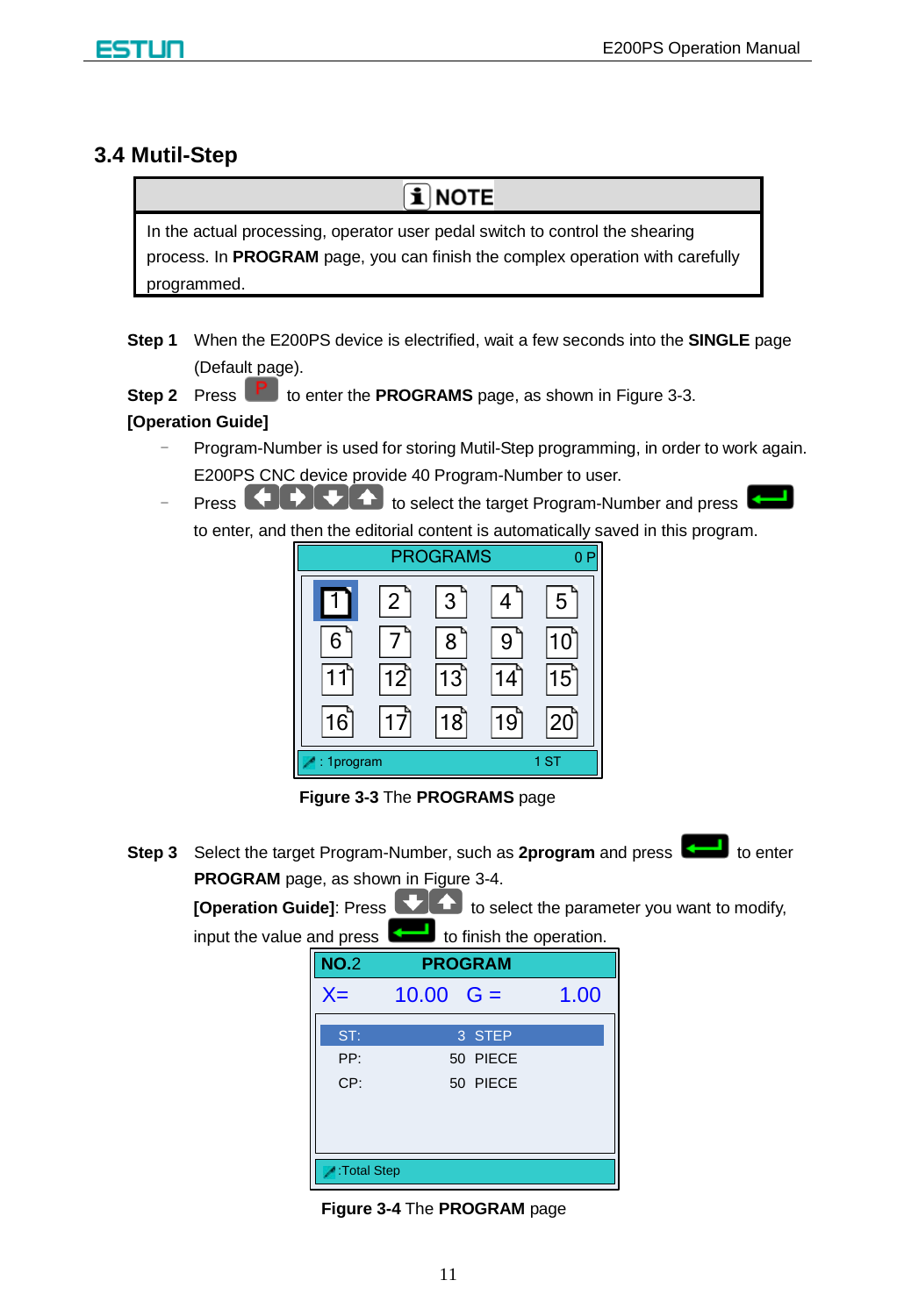

The description of the **PROGRAM** parameters is as shown in [Table 3-2.](#page-13-0)

<span id="page-13-0"></span>

| <b>Parameter</b> | <b>Default</b> | Range        | Unit | <b>Description</b>                                                                                        |
|------------------|----------------|--------------|------|-----------------------------------------------------------------------------------------------------------|
| SТ               | O              | $0 - 25$     |      | The total number of steps in this program.                                                                |
| PP               | 0              | 0~99999      |      | The number of processing workpiece in this<br>program.                                                    |
| СP               | $\Omega$       | $0 - 999999$ |      | $\bullet$ PP=0: this value is the current work<br>piece.<br>PP>0: this value is the remain work<br>piece. |

**Table 3-2** The description of the **PROGRAM** parameters

**Step 4** After finishing the setting of the **PROGRAM** page, press **that** to enter **STEP** page, as shown in [Figure 3-5.](#page-13-1)

#### **[Operation Guide]:**

- It automatically makes the step number, according to the value of parameter **ST** on the **PROGRAM** page.
- Please pay attention the sequence of the step, e.g. **1 / 3ST**: **1** indicates the current step, **3** indicates the total step. The machine will run in sequence.
- Press **that** to enter each step page for editing.
- **Press**  $\bullet$  **to select the parameter you want to modify, input the value and press** to finish the operation.
- Press **P** back to **PROGRAM** page.



**Figure 3-5** The **STEP** page

<span id="page-13-1"></span>The description of **STEP** parameters is as shown in [Table 3-3.](#page-13-2)

<span id="page-13-2"></span>

| <b>Parameter</b> | <b>Default</b> | Range                  |         | <b>Description</b>             |
|------------------|----------------|------------------------|---------|--------------------------------|
| XP               | 0.00           | $-9999.999 - 9999.999$ | mm/inch | Program position of<br>X-axis. |
| GP               | 0.00           | $0 - 99.99$            | mm/inch | Program position of<br>G-axis. |
| DX               | 0.00           | 0~9999.999             | mm/inch | Retract distance of X axle.    |

| Table 3-3 The description of Step parameters |  |
|----------------------------------------------|--|
|----------------------------------------------|--|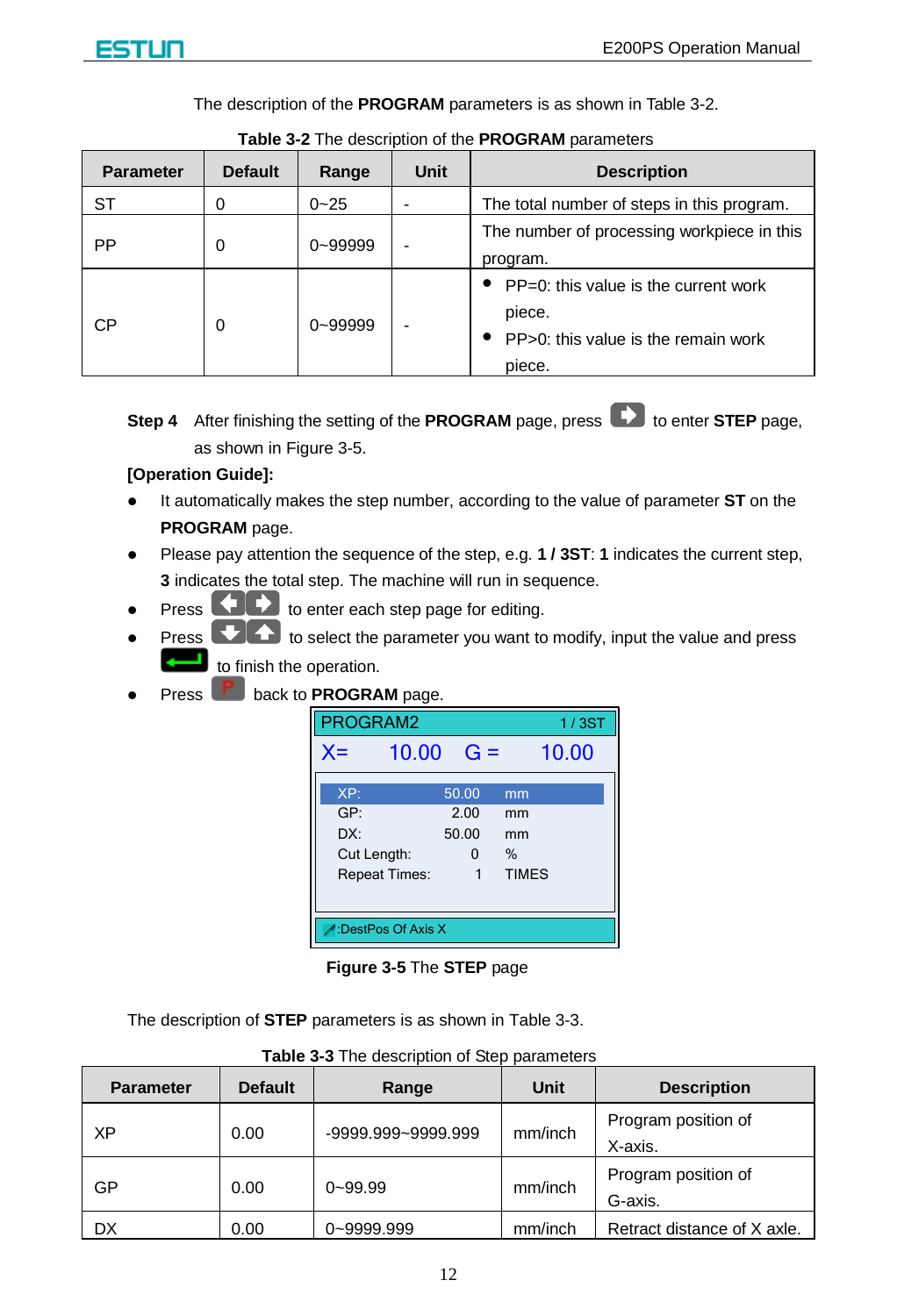| <b>Parameter</b>    | <b>Default</b> | Range     | Unit | <b>Description</b>                                                                     |
|---------------------|----------------|-----------|------|----------------------------------------------------------------------------------------|
| <b>Cut Length</b>   |                | $0 - 100$ | %    | Actual time of the cut<br>length $=$ Max time of the<br>cut length $\times$ Cut Length |
| <b>Repeat Times</b> |                | $1 - 99$  |      | The repeat times in this<br>step.                                                      |

**Step 5** After finishing operation, you can accord the actual situation to run the device. If you want to run the device from a certain step, press arrow key to switch that step page, Press **the letter of the device enters RUN** page. If you want to run the device in in sequence, press **P** back to **PROGRAM** page, and then Press **the Lunnus** to run, the device enters **RUN** page. **----End**

### <span id="page-14-0"></span>**3.5 Manual**

 $\overline{\mathbf{i}}$  NOTE

In general, operator wants to adjust the backgauge or the block, need to enter **MANUAL** page to do relevant operation.

When the E200PS device is electrified, wait a few seconds into the **SINGLE** page (Default page), press<sup>ty</sup> or **example 2-6.** enter **MANUAL** page, as shown in [Figure 3-6.](#page-14-1)

#### **[Operation Guide]:**

- Move the cursor and stay on the axis you want to adjust, press and hold  $\begin{array}{c} \bullet \\ \bullet \end{array}$ , the motor control this axis runs to the increment count direction slowly.
- Move the cursor and stay on the axis you want to adjust, press and hold  $\begin{bmatrix} 1 & 1 \\ 1 & 1 \end{bmatrix}$ , the motor control this axis runs to the decrement count direction slowly.
- Move the cursor and stay on the axis you want to adjust, press and hold  $\overline{a}$  and  $<sup>+</sup>$ , the motor control this axis runs to the increment count direction quickly.</sup>
- Move the cursor and stay on the axis you want to adjust, press and hold  $H^*\mathbb{C}$  and the motor control this axis runs to the decrement count direction quickly.



#### <span id="page-14-1"></span>**Figure 3-6** The **MANUAL** page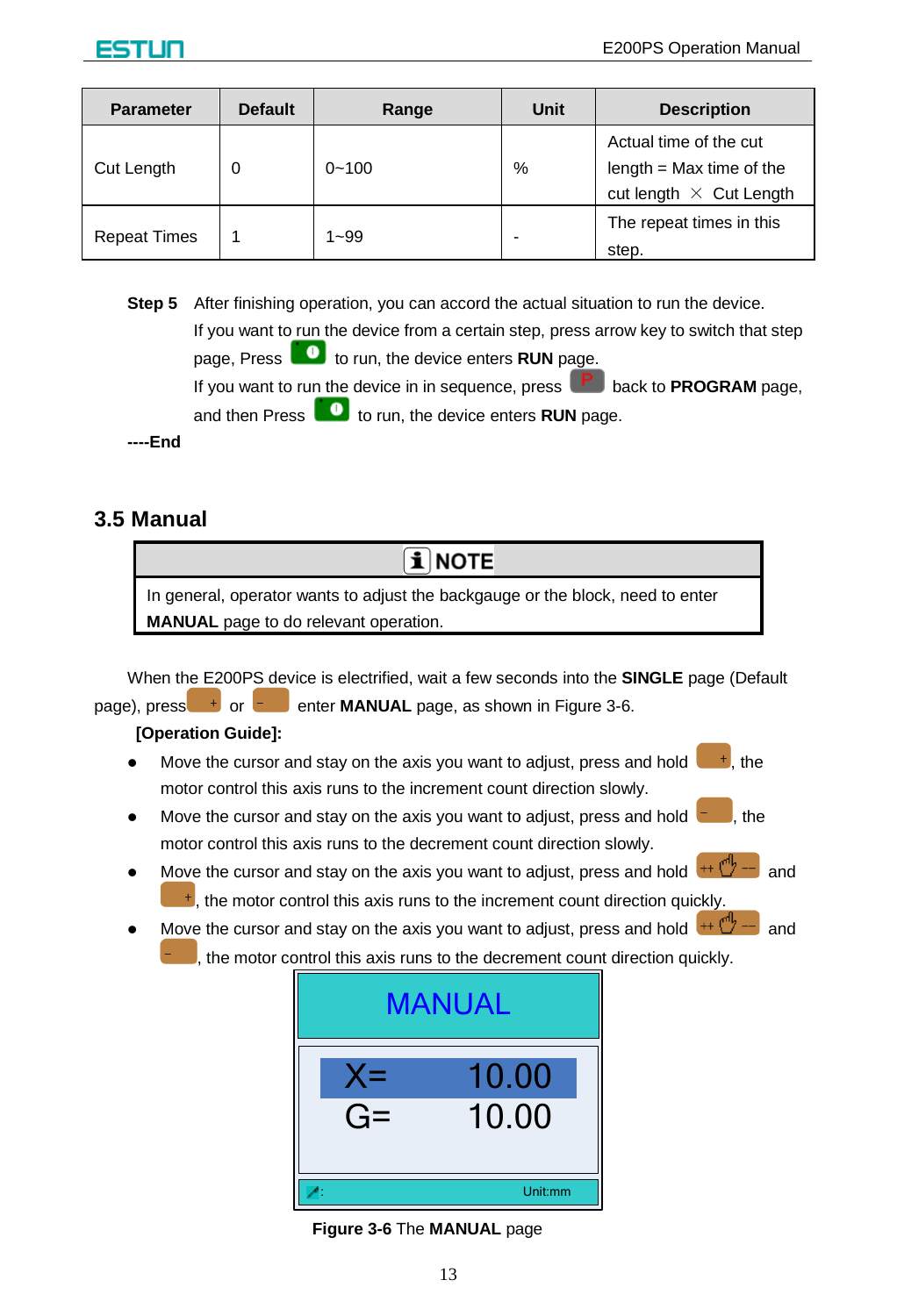### <span id="page-15-0"></span>**3.6 Alarm and Monitor**

• On the **CONST** page, press **that** to enter IO MONITOR page, as shown in [Figure 3-7](#page-15-1).



**Figure 3-7** The **IO MONITOR** page

<span id="page-15-1"></span>On the **CONST** page, press **that** to enter **ALARM RECORD** page, as shown in Figure [3-8.](#page-15-2)

| <b>ALARM RECORD</b> |                 |  |  |  |
|---------------------|-----------------|--|--|--|
| NO.                 | <b>REASON</b>   |  |  |  |
| A.22                | Mach. Not ready |  |  |  |
|                     |                 |  |  |  |
|                     |                 |  |  |  |
|                     |                 |  |  |  |
|                     |                 |  |  |  |
|                     |                 |  |  |  |
|                     |                 |  |  |  |
|                     |                 |  |  |  |
|                     |                 |  |  |  |

<span id="page-15-2"></span>**Figure 3-8** The **ALARM RECORD** page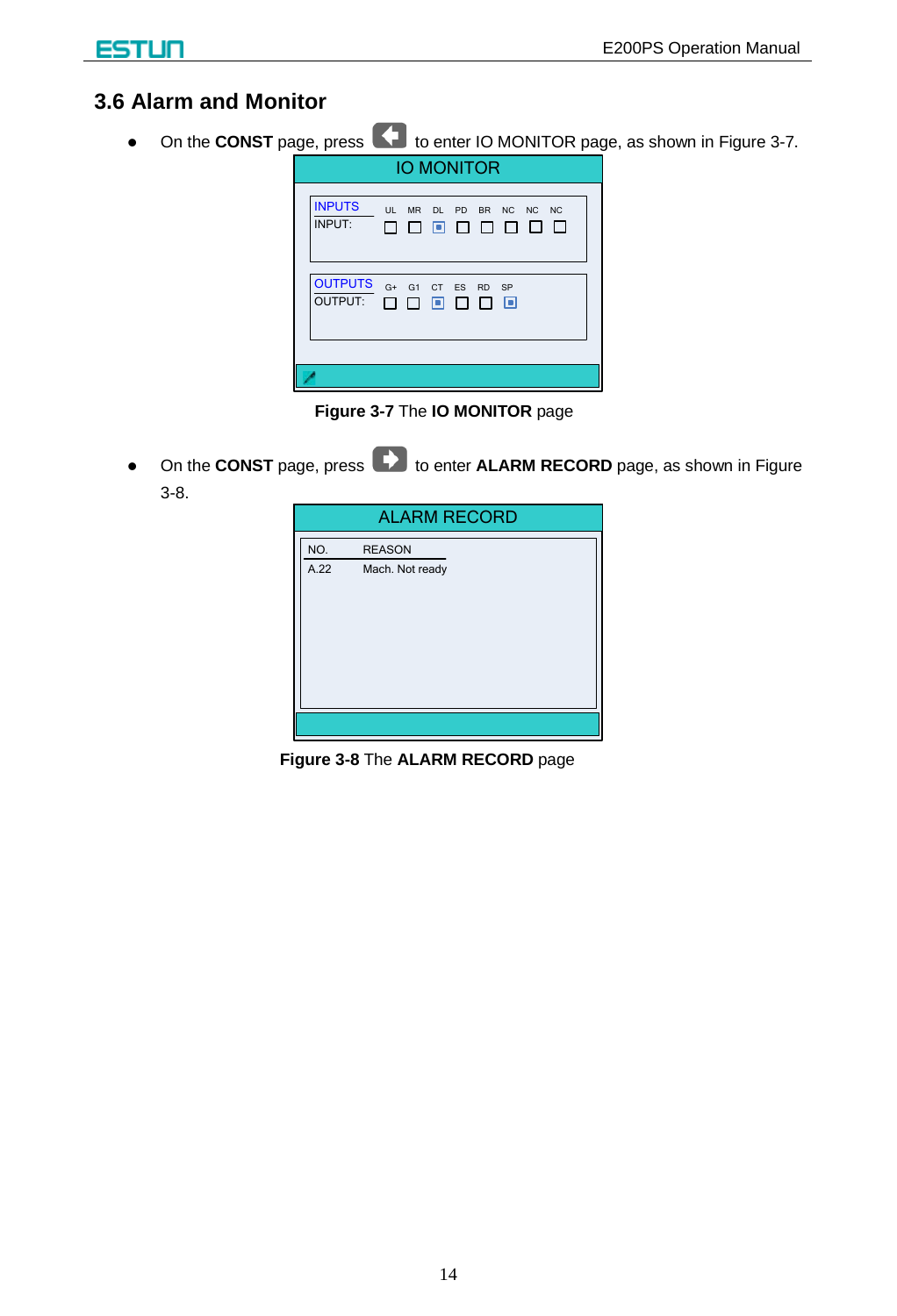## **Appendix A Common fault and troubleshooting**

<span id="page-16-0"></span>

| Fault phenomena                                                                             | <b>Trouble shooting</b>                                                                                                                                                                                                             |
|---------------------------------------------------------------------------------------------|-------------------------------------------------------------------------------------------------------------------------------------------------------------------------------------------------------------------------------------|
| When power on, the device will not<br>display.                                              | The electrode of power supply terminal is connected<br>error; please see the information of power nameplate.<br>Voltage is too low.<br>Electrical outlet is not connected.                                                          |
| When program is operating, motor<br>does not move.                                          | Check whether mechanical part has been locked or<br>slider returns to upper dead center.<br>Check whether the motor wiring is connected well.                                                                                       |
| When the device is in multi-step<br>programming, the program can't<br>change step.          | Check U Limit and EOS terminals are connected to<br>$+24V$ or not.                                                                                                                                                                  |
| When the device is in multi-step<br>programming, the program can't<br>count.                | Check U Limit and EOS terminals are connected to<br>$+24V$ or not.                                                                                                                                                                  |
| When programming is operating, the<br>device loses control.                                 | Check whether encoder cable of G-axis is connected<br>or not.<br>Check whether communication cable of X-axis is<br>connected or not.<br>Check whether the motor direction of X-axis and the<br>encoder count direction are correct. |
| When programming is operating, the<br>device actual position will not display<br>or change. | Check whether encoder wiring is correct or encoder<br>cable is connected well.                                                                                                                                                      |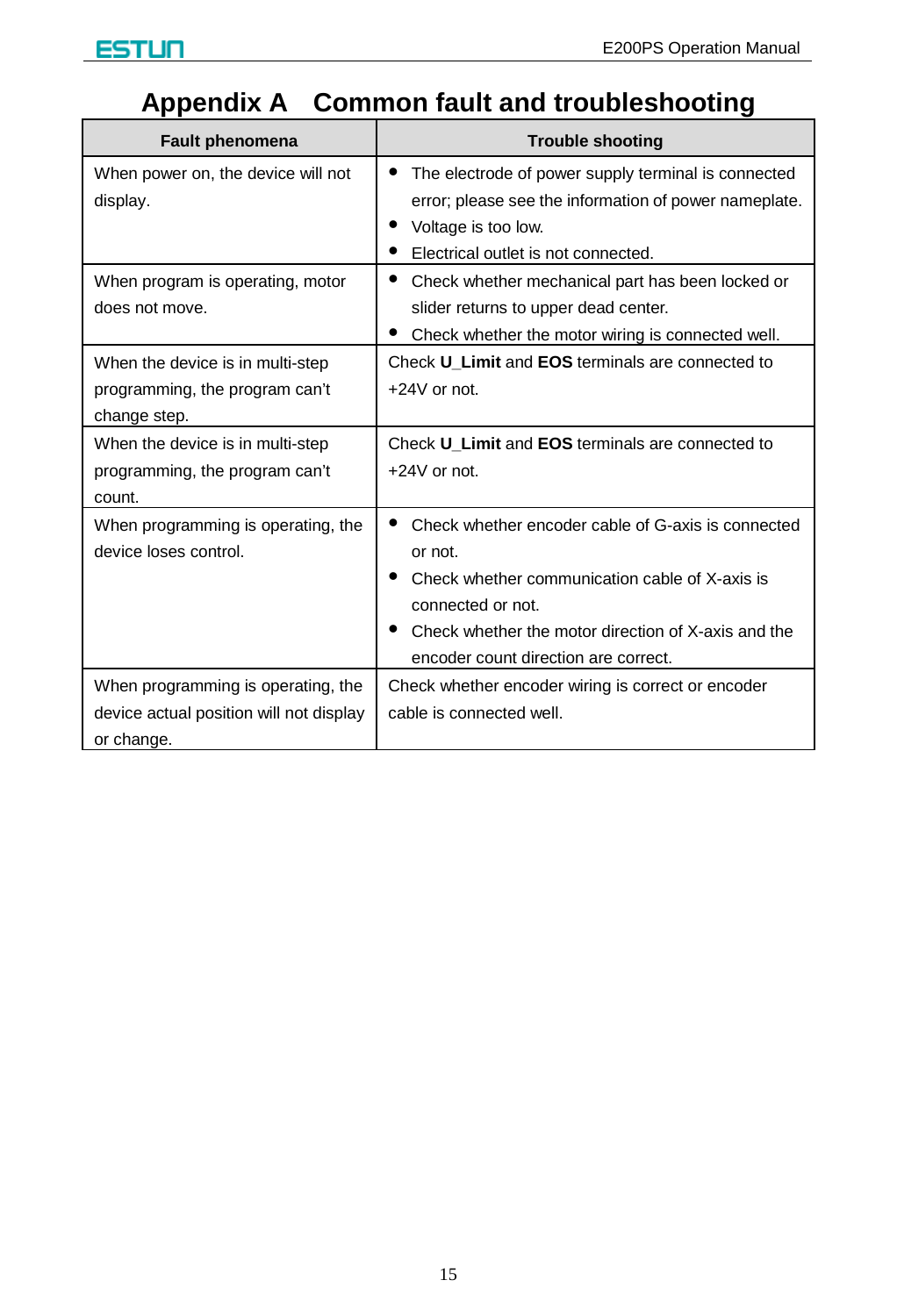

<span id="page-17-0"></span>

| Alarm NO.   | <b>Alarm Information</b> | <b>Alarm Description</b>                                                                                                                                                                     |
|-------------|--------------------------|----------------------------------------------------------------------------------------------------------------------------------------------------------------------------------------------|
| A.01        | Pieces reached           | Normal message, that the count reaches a preset<br>value.                                                                                                                                    |
| A.02        | XPos < minimum           | The current position of X-axis is out of the minimum<br>value, it is necessary to move the X-axis to the soft<br>limit range manually.                                                       |
| A.03        | XPos > maximum           | The current position of X-axis is out of the maximum<br>value, it is necessary to move the X-axis to the soft<br>limit range manually.                                                       |
| A.04        | GPos < minimum           | The current position of G-axis is out of the minimum<br>value, it is necessary to move the G-axis to the soft<br>limit range manually.                                                       |
| A.05        | GPos > maximum           | The current position of G-axis is out of the maximum<br>value, it is necessary to move the G-axis to the soft<br>limit range manually.                                                       |
| A.06        | Out of UDP               | Move the cutter to the upper dead point by foot witch.                                                                                                                                       |
| A.08        | X Out of limt.           | When the X-axis is employed for the front feed, The<br>current position of X-axis is out of the soft limit range,<br>it is necessary to move the X-axis to the soft limit<br>range manually. |
| A.11        | Slider Block err.        | The slider is not on the TDC in the case of positioning.<br>Move the cutter to the upper dead point by foot witch.                                                                           |
| A.12        | Finished work            | The count reaches the preset value, need to manually<br>clear alarm.                                                                                                                         |
| A.22        | Mach. Not ready          | Need to start the pump power.                                                                                                                                                                |
| A.23        | Encoder abnor.           | The voltage of encoder is abnormal, please check it.                                                                                                                                         |
| A.24        | Comm. Err.               | Can communication is abnormal, please check<br>whether the communication port ground is well.                                                                                                |
| A.25        | X-axis Dropped           | The X-axis driver is missing, need to power on system<br>and drive again.                                                                                                                    |
| A.27        | Can Send Err.            | The device is not connected to the drive, please<br>connect the drive.                                                                                                                       |
| A.29        | Safeln Err.              | Light signal loss on the CUT stage, check the screen<br>input signal with or without object light signal.                                                                                    |
| A.30        | Power Drop               | The system voltage is lower than the normal value,<br>check whether the system voltage is normal.                                                                                            |
| AX.60~AX.67 | <b>CAN Error</b>         | The X-axis CAN communication is abnormal,<br>restarting the system after clearing the alarm.                                                                                                 |

## **Appendix B Alarm List**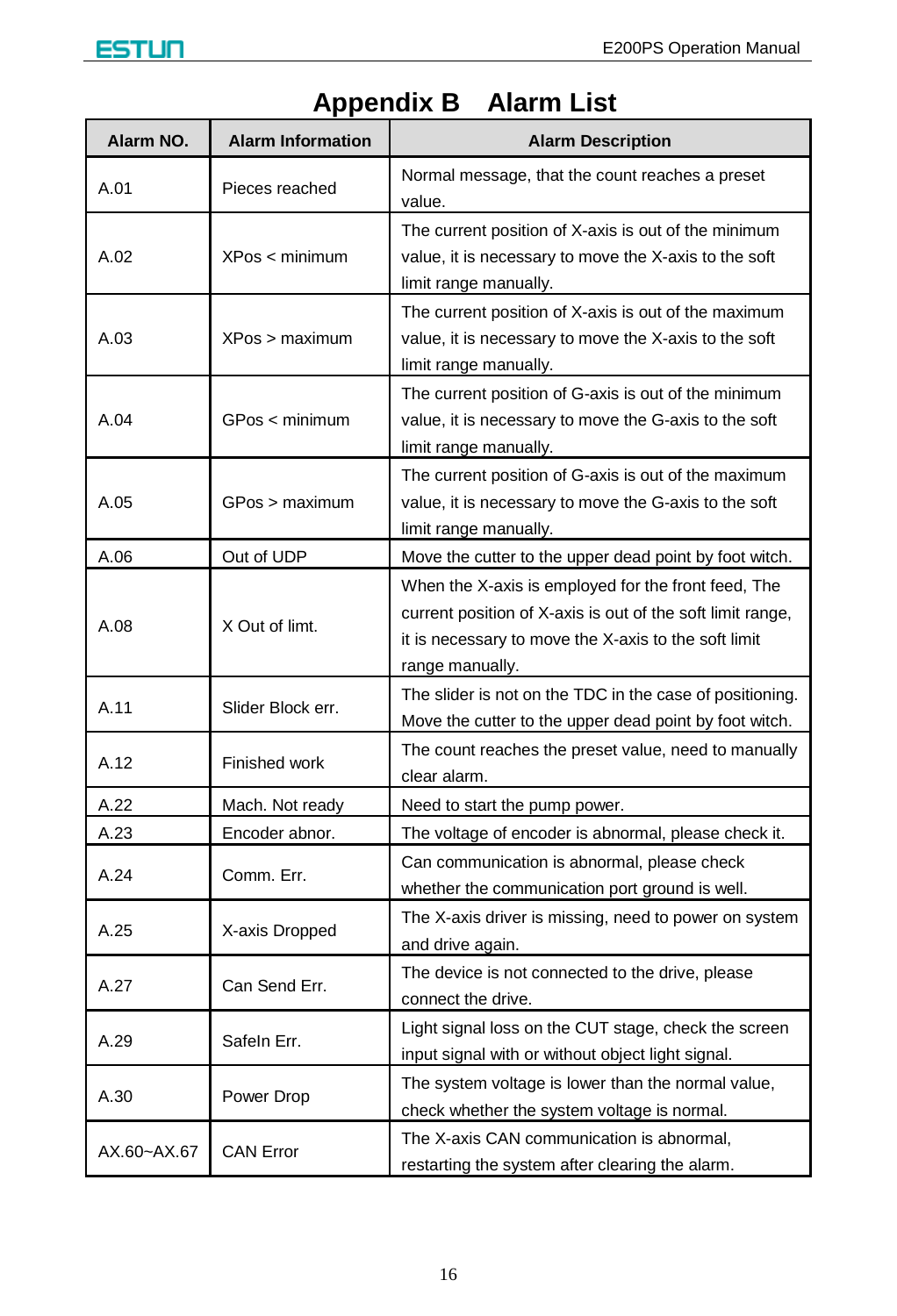

<span id="page-18-0"></span>

| <b>Parameter</b> | <b>Default</b> | Range                  | Unit    | <b>Description</b>                                                                                                                                   |  |  |
|------------------|----------------|------------------------|---------|------------------------------------------------------------------------------------------------------------------------------------------------------|--|--|
| <b>CONST</b>     |                |                        |         |                                                                                                                                                      |  |  |
| mm/inch          | 0              | $0 - 1$                | Ĭ.      | 0:mm<br>$\bullet$<br>$1:$ inch                                                                                                                       |  |  |
| 中文/English       | 0              | $0 - 1$                | L,      | $\bullet$<br>0: 中文<br>٠<br>1: English                                                                                                                |  |  |
| Version          | $\overline{a}$ | $\overline{a}$         |         | The current software version<br>number.                                                                                                              |  |  |
|                  |                | <b>Tchin PARA</b>      |         |                                                                                                                                                      |  |  |
| X-tea. in        | 10.00          | 0~9999.999             | mm/inch | When the teaching of X-axis<br>is enabling, the operator<br>assigns to the X-axis of a<br>correct value, to represent<br>the gauge current position. |  |  |
| G-tea. in        | 1.00           | 0~9999.999             | mm/inch | When the teaching of G-axis<br>is enabling, the operator<br>assigns to the G-axis of a<br>correct value, to represent<br>current size of the gap.    |  |  |
|                  |                | <b>SINGLE</b>          |         |                                                                                                                                                      |  |  |
| XP               | 0.00           | -9999.999~999<br>9.999 | mm/inch | Program position of X axle.                                                                                                                          |  |  |
| GP               | 0.00           | $0 - 99.99$            | mm/inch | Program position of G axle.                                                                                                                          |  |  |
| DX               | 0.00           | 0~9999.999             | mm/inch | Retract distance of X axle.                                                                                                                          |  |  |
| CL               | 0              | $0 - 100$              | %       | Actual time of the cut length<br>$=$ Max time of the cut length<br>$\times$ CL                                                                       |  |  |
| PP               | 0              | 0~9999                 | L.      | The number of processing<br>workpiece in this program.                                                                                               |  |  |
| <b>CP</b>        | 0              | $0 - 9999$             |         | PP=0: this value is the<br>٠<br>current work piece.<br>PP>0: this value is the<br>remain work piece.                                                 |  |  |
| <b>PROGRAM</b>   |                |                        |         |                                                                                                                                                      |  |  |
| ST               | 0              | $0 - 25$               |         | The total number of steps in<br>this program.                                                                                                        |  |  |
| PP               | 0              | 0~99999                |         | The number of processing<br>workpiece in this program.                                                                                               |  |  |

## **Appendix C Parameter Description**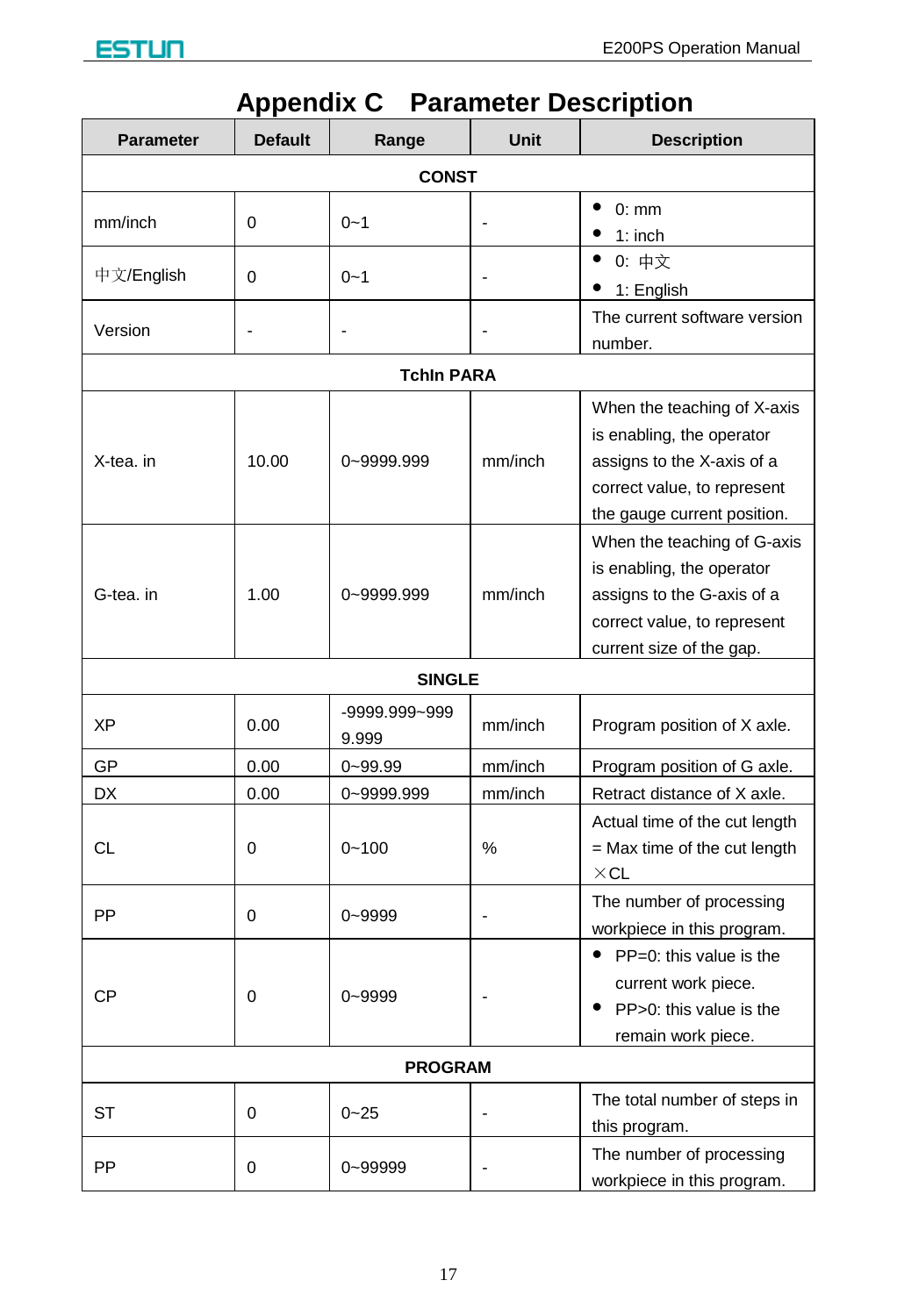| <b>Parameter</b>    | <b>Default</b> | Range                  | Unit    | <b>Description</b>                                                                     |  |  |
|---------------------|----------------|------------------------|---------|----------------------------------------------------------------------------------------|--|--|
| CP                  | 0              | $0 - 999999$           |         | ٠<br>$PP=0$ : this value is the<br>current work piece.                                 |  |  |
|                     |                |                        |         | ٠<br>PP>0: this value is the<br>remain work piece.                                     |  |  |
| <b>STEP</b>         |                |                        |         |                                                                                        |  |  |
| XP                  | 0.00           | -9999.999~999<br>9.999 | mm/inch | Program position of X-axis.                                                            |  |  |
| GP                  | 0.00           | $0 - 99.99$            | mm/inch | Program position of G-axis.                                                            |  |  |
| <b>DX</b>           | 0.00           | 0~9999.999             | mm/inch | Retract distance of X axle.                                                            |  |  |
| Cut Length          | 0              | $0 - 100$              | $\%$    | Actual time of the cut length<br>$=$ Max time of the cut length<br>$\times$ Cut Length |  |  |
| <b>Repeat Times</b> |                | $1 - 99$               |         | The repeat times in this<br>step.                                                      |  |  |